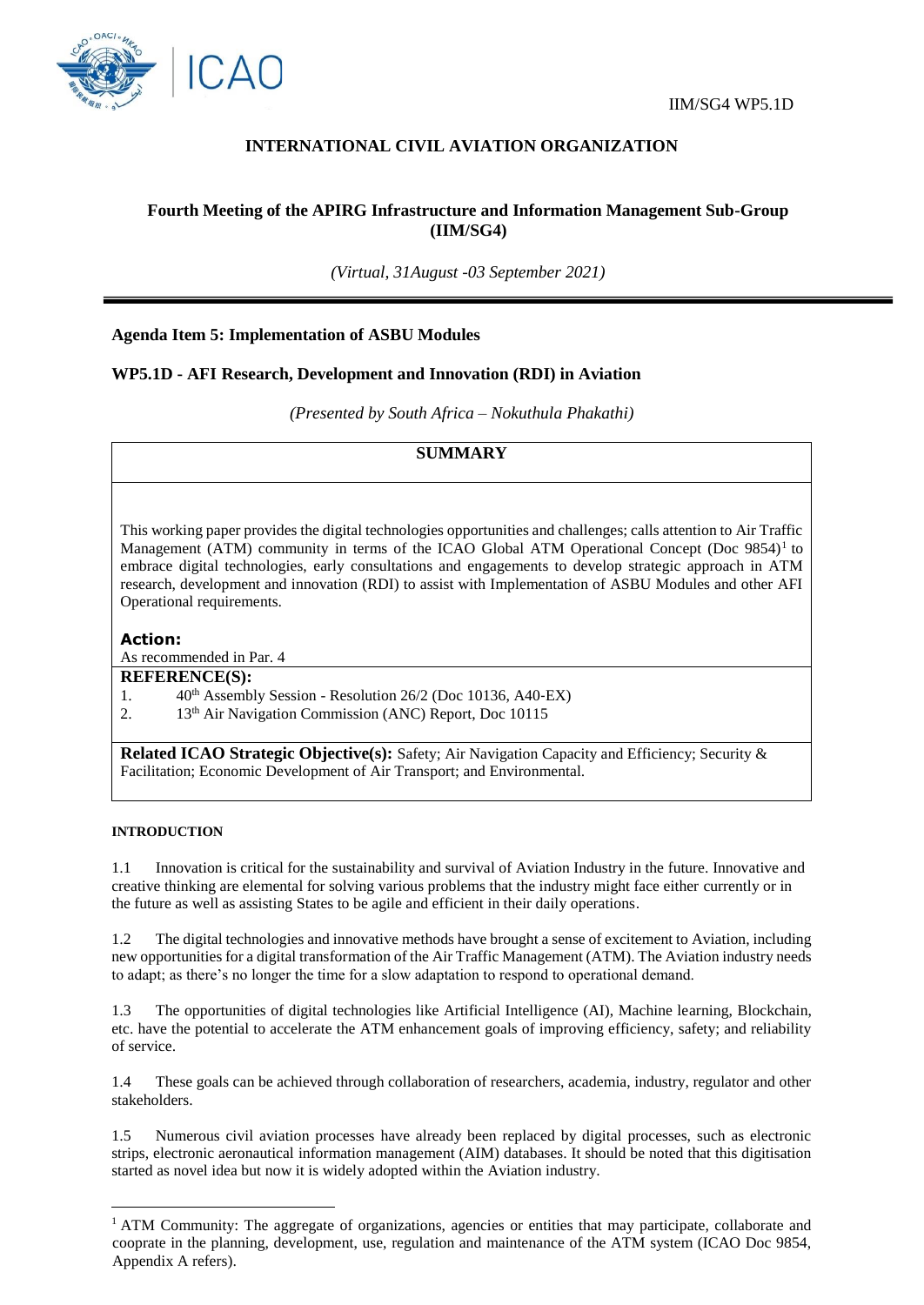1.6 Digitalisation is an enabler for enhancing and developing new services to improve efficiency, safety levels, capacity and economic efficiency in Aviation. However, to realise these enablers collaboration and funding is essential.

1.7 Various operational improvements have been identified through the GANP (BBB and ASBU); with key projects and activities so that we are not left behind. However, some of the identified areas of improvements might not address the AFI operational requirements and require different Innovative solutions; the continent might not have the required subject matter experts or skills within the areas of these projects and activities to ensure the successful delivery of these projects and activities; and required funding to deploy the emerging technologies.

1.8 This working paper provides the digital technologies opportunities and challenges; calls attention to Air Traffic Management (ATM) community to embrace digital technologies, early consultations and engagements to develop strategic approach in ATM research, development and innovation (RDI) to assist with Implementation of ASBU Modules and other AFI Operational requirements.

### **DISCUSSION**

The ICAO  $40<sup>th</sup>$  Assembly Session - Resolution 26/2 (Doc 10136, A40-EX) on Innovation in aviation concluded that:

2.1.1 Whereas Article 44 of the Convention on International Civil Aviation states that among the aims and objectives of ICAO are development of the principles and techniques of international air navigation and fostering of the planning and development of international air transport so as to meet the needs of the people of the world for safe, regular and economical air transport;

2.1.2 Whereas Article 37 of the Convention stipulates that ICAO shall adopt and amend from time to time, as may be necessary, international standards and recommended practices and procedures dealing with […] and such other matters concerned with the safety, regularity, and efficiency of air navigation as may from time to time appear appropriate;

2.1.3 Whereas several ICAO Conferences have recognized the real and potential benefits and challenges that innovation can bring to the safety, efficiency, security, facilitation and to the economic and environmental sustainability of air transport and that Member States should be provided the opportunity to realize these benefits in a manner that leaves no country behind;

2.1.4 Recognizing that ICAO provisions apply to all civil airspace users, and the absence of normative activity at the global level may hamper the realization of innovative technological solutions and prevent the materialization of their benefits in aviation; and to that end ICAO can benefit from continued interaction with industry to identify the latest technological developments their timely integration;

2.1.5 Recognizing that the nature and pace of innovations require regulators at the national, regional and global level avail themselves of new methodologies that facilitate the timely evaluation and assessment of technological developments;

2.1.6 The Assembly: Urges all Member States that have experience in facilitating the introduction of innovation in civil aviation, and that have evolved their regulatory methods to better evaluate and assess the application of such innovations, to share their experience with other States through ICAO.

2.2 There's been a notable rapid growth of the new entrants into the air navigation systems. The digital technologies and innovations in operations above FL 600, supersonic aircraft and commercial space flights, are creating new opportunities and challenges for the Aviation industry. This call for a fundamental change in how things are done and an increase in collaboration.

2.3 The future South African Air Navigation plans to consider concepts such as global aeronautical distress and safety systems (GADSS), big data, Internet of Things (IoT) and a global aviation internet network. It is crucial that the aviation industry take timeous action to monitor and evaluate these developments in a manner that does not leave AFI States behind.

2.4 These technologies are rapidly becoming available across the aviation sector and can lead to more efficient and streamlined aviation processes. There has been increased use of machine learning, artificial intelligence and blockchain in applications developed for aviation which have similar effects for other sectors like banking, health, agriculture, etc. The digital technologies promise to result in improved optimization, efficiency, capacity and more safety, adaptability, to all aviation stakeholders.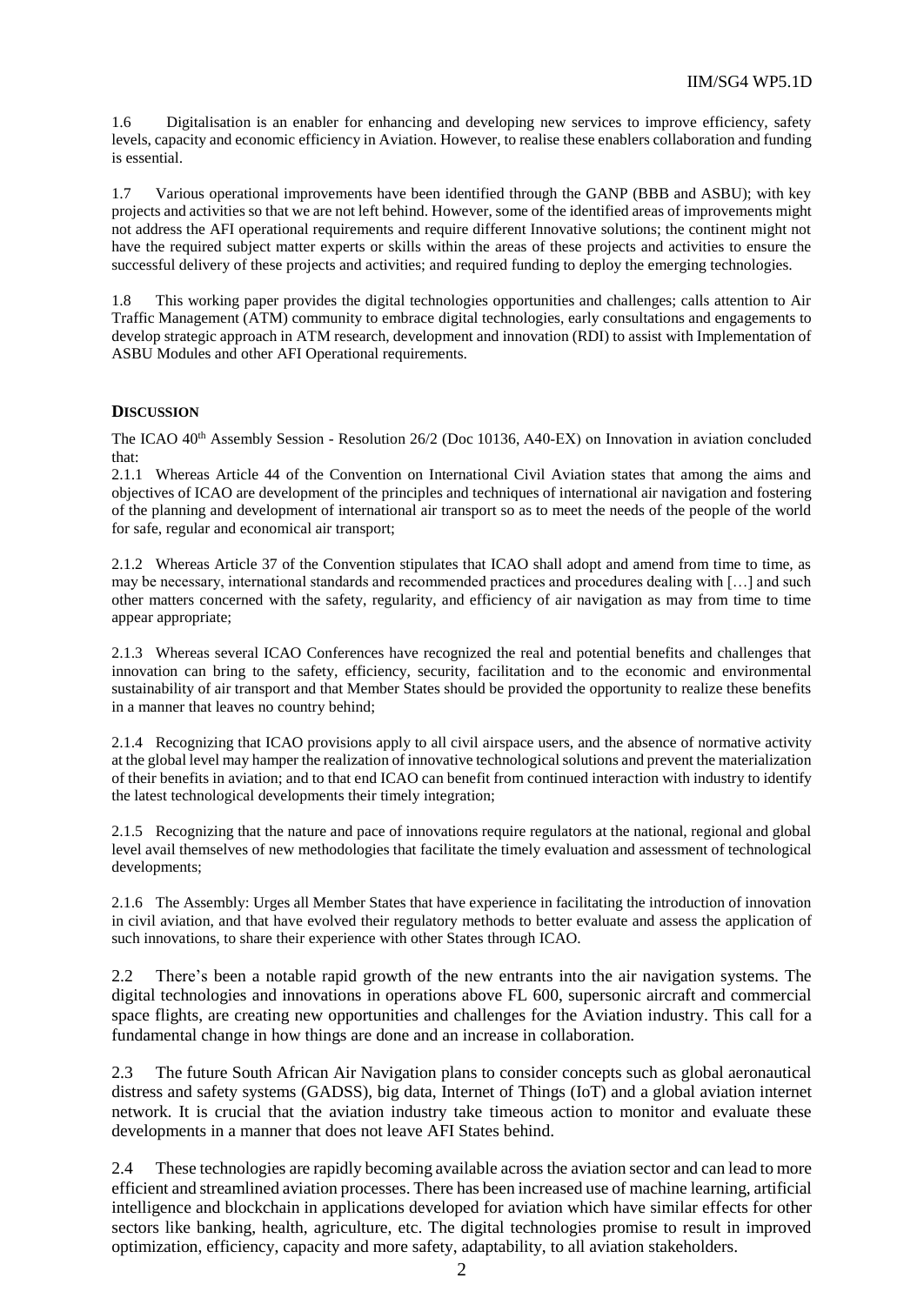## **Machine Learning**

2.4.1 Machine learning is a field of artificial intelligence that focuses on adaptive systems that continuously learns from human interaction and adapts to increase performance.

2.4.2 South Africa (ATNS) has been looking at the use of machine learning to automatically measure the workload of area controllers. A project was started in collaboration with an Original Equipment Manufacturer (OEM) where the eye-tracking technology is used to quantify the workload and use situational analysis to predict the controller actions.

2.4.3 The benefits of machine learning lie in the ability to automate mundane and repetitive tasks to free up the controllers to focus on more safety critical tasks. This will greatly decrease controller workload and potentially improve safety and efficiency of operations.

## **2.5 Artificial Intelligence (AI)**

2.5.1 The ability to learn, improve and predict is the distinguishing factor of an AI system from a traditional software system. The AI system can produce new knowledge based on training and use to new situations. The aviation is faced with uncertainties, operational changes and skills shortage but the industry can exploit the use of AI address the current challenges and empower the industry with the ability of quick decision making and provision of procedures that simple algorithms may not provide.

2.5.2 South Africa (ATNS) has initiated a research project to develop AI-based application for the ATM community. The ATNS research team is developing an artificial intelligence solution that uses speech recognition technology that would effectively prevent Runway Incursions by alerting tower controllers of impending conflicts called ROAST (Runway Occupancy Alert System).

2.5.3 ATNS experiences approximately 6 Runway Incursions (RI) per year. The risk rating associated with these runway (RWY) incursions is usually high, falling into category A (i.e. a serious incident in which a collision was narrowly avoided) and B (i.e. an incident in which separation decreases and there is a significant potential for collision, which may result in a time critical corrective/ evasive response to avoid a collision) events. Runway incursions normally have a high-risk rating because of the small window of opportunity available to either the Air Traffic Controller (ATC) or Pilot for error correction. The 2nd runner up to the ATNS 2019 Innovation Ideas competition proposed a novel method of reducing runway incursions using Fourth Industrial Revolution (4IR) and ATC behaviour encouraging techniques.

## **2.6 Potential Benefits of Artificial Intelligence**

2.6.1 Increased decision-making capabilities within complex and uncertain environments; predictions with less or no information. This will greatly assist with human error especially during traffic and airspace changes.

2.6.2 Applied to speech recognition to act as a safety net; foreseen as an essential tool that will be integral to future ATM operations.

## **2.7 Blockchain**

2.7.1 Blockchain technology is a distributed ledger technology that is used to improve transactional security. A normal ledger is a log of transactions that can capture how transactions are completed, e.g. banking users would log into a banking app and transfer money from one account to another. Transactional logging would include when the user logged in, the balance when the user logged in, when the user transacted to transfer the money, how much money was transferred, how much money was left after transfer and update the account to which the money was transferred to.

2.7.2 Transactional ledgers are susceptible to malicious editing. Blockchain replicates the ledger and stores it across the network of users and continuously synchronises and compares the ledgers. Any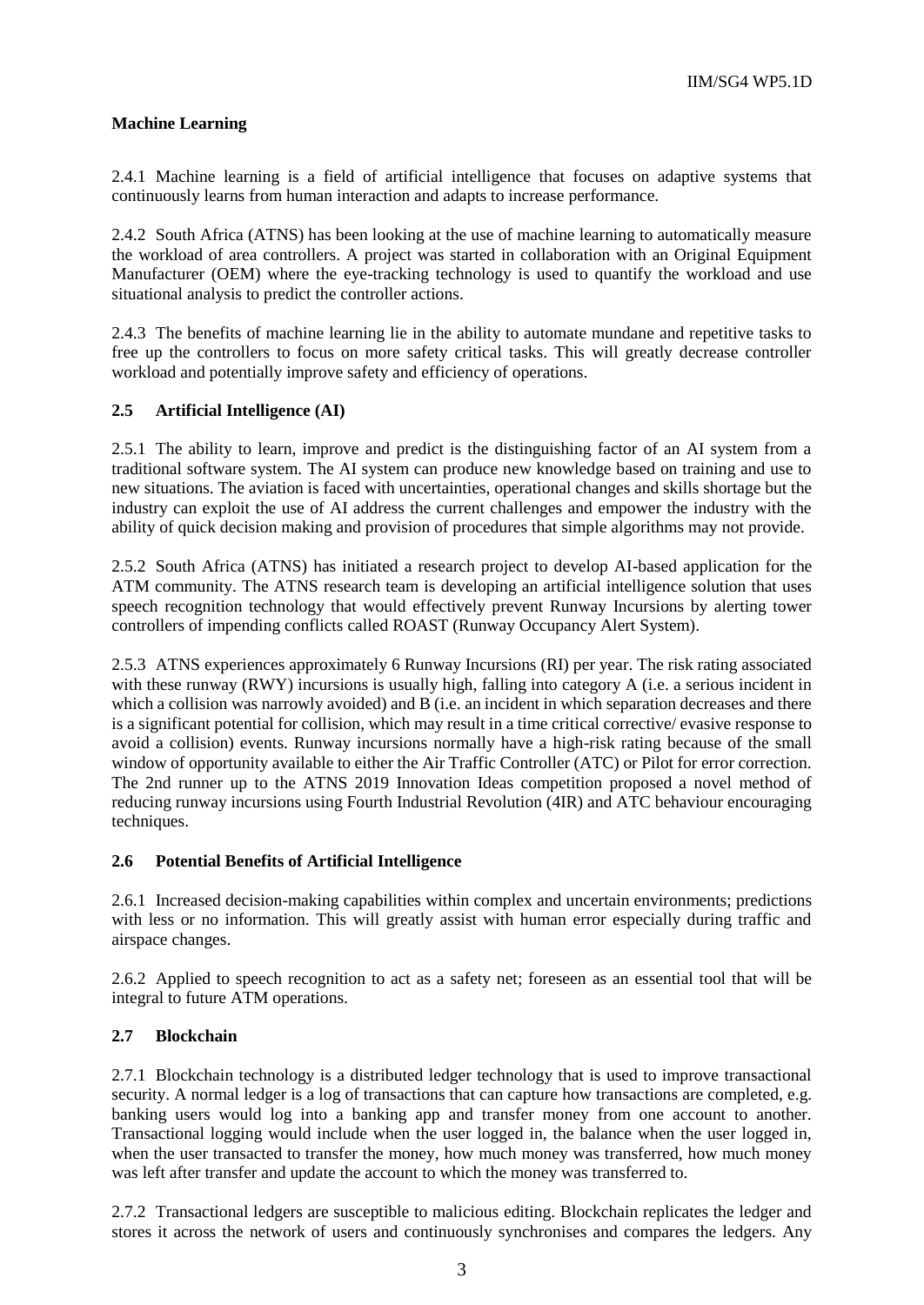malicious edits to the ledger are then easily traced and audited. ATNS, and other aviation stakeholders, are researching blockchain technology to keep a distributed ledger in the sharing of aeronautical information. GADSS, ATS Interfacility Data Communication (AIDC) and System Wide Information Management (SWIM) requires more sharing of operations information across aviation stakeholders. Blockchain is being researched as an information security technique.

2.7.3 In numerous cases, the digital technologies are improving aviation security, accessibility, safety and sustainability. However, it introduces the elements of information and communication technology (ICT) dependency.

2.7.4 It is not a straightforward transformation; largely due to lack of relevant competencies that understand and can apply the digital technologies in aviation. There's a need to conduct awareness of the capabilities and align with operational and regulatory requirements.

2.7.5 Embracing the digital technologies has allowed ATNS to improve its in-house R&D processes and the development of functional product called BONISA. This fosters collaborative working amongst Internal subject matter expects from different departments.

2.7.6 BONISA (derived from Bonaero Integrated Situational Awareness) is a programme that aims to research ATS display systems to improve situational awareness by providing useful information to the ATCs. The BONISA CID (Controller Information Display) is the first in-house developed and implemented project of the BONISA programme;

2.7.7 The BONISA software is wholly developed by ATNS and does not require any licencing. ATNS would only require procuring hardware for the deployment of the system. Technical support of the final product will be simpler, efficient and cost effective. This an opportunity for ATNS to develop a product that they can own and commercialise;

2.7.8 The initial field demonstration prototype of the BONISA CID has been developed. The BONISA CID is not just aimed at replacing the current Digital Airfield Information Display (DAID) system but to provide added useful functionality for the ATCs and utilise the latest technologies in line with 4IR and other international initiatives;

2.7.9 The BONISA CID prototype is developed using an ATNS R&D developed information exchange platform that support aeronautic and non-aeronautic information exchange and modelling. This platform will become a baseline for an ATNS System Wide Information Management (SWIM); and

2.7.10The developed CID software is modular and may be deployed at most of the South African airports. A key exception is Cape Town International Airport, which uses a different Automated Weather Observing System (AWOS) from the other airports.

# **CONCLUSION**

3.1 Due to the nature of innovations, it is crucial to continuously evolve and not be left behind.

3.2 The  $40<sup>th</sup>$  Assembly Resolution 26/2: Urges all Member States that have experience in facilitating the introduction of innovation in civil aviation, and that have evolved their regulatory methods to better evaluate and assess the application of such innovations, to share their experience with other States through ICAO.

3.3 There is a need to align research amongst the AFI States aviation stakeholders to prepare for the future; share relevant experiences so that members are aware of the potential benefits. This will allow AFI to share with other Continents as per A40 Resolution 26/2.

3.4 A greater research collaboration is required within the ATM community because as the technology evolves, it becomes difficult to develop the technical depth to evaluate and facilitate the introduction of the technologies. Therefore, a practice to share the experience, expertise and best practice to support the introduction of new technologies; and co-develop rules.

3.5 Therefore, there's a need for APIRG, its auxiliary body and the ATM community subject matter experts to